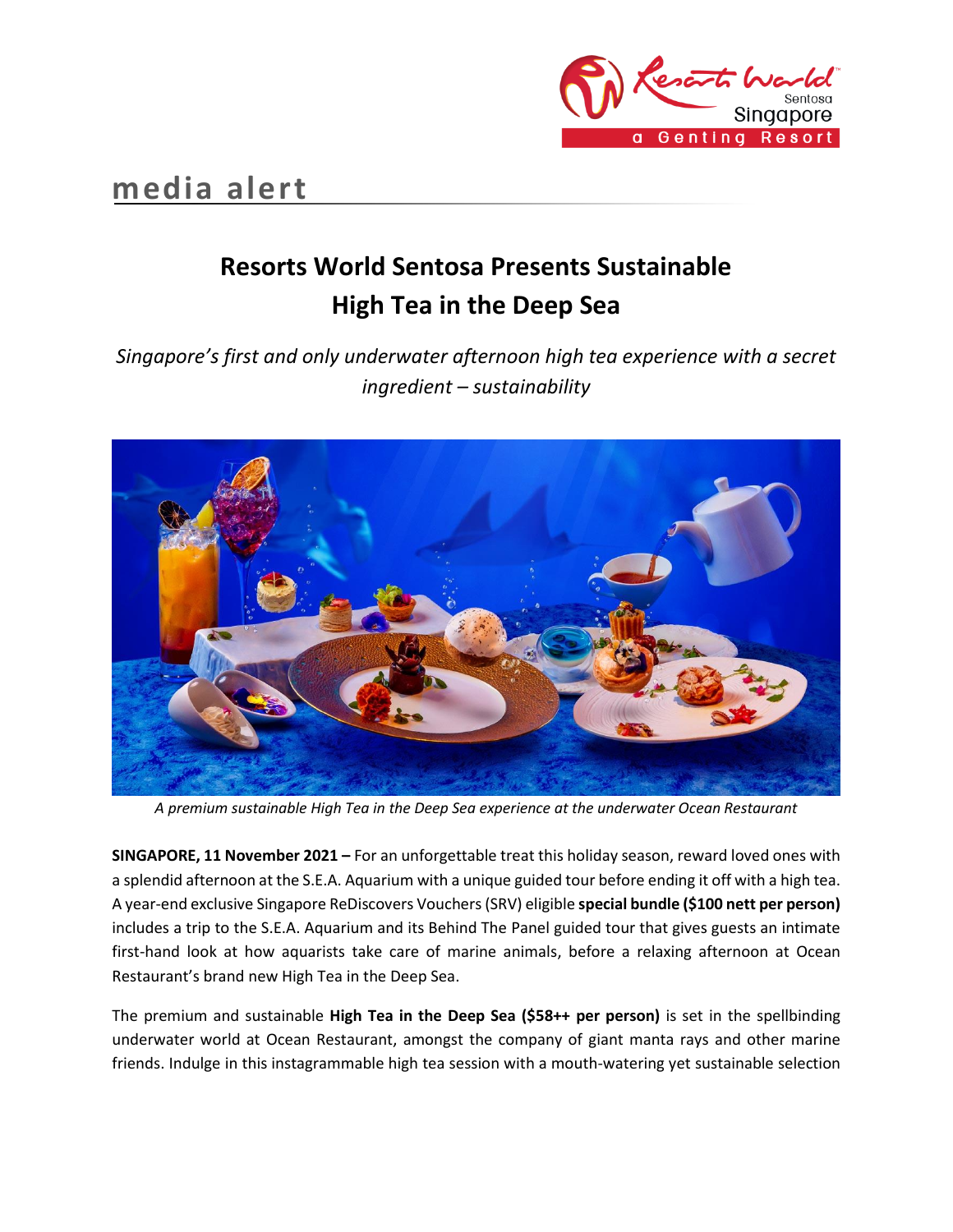of five savoury and six sweet treats, paired with sustainable high-grade Lavazza Tierra coffees and selected teas from Singaporean luxury teahouse, TWG.

Begin the afternoon with an exquisite selection of five savoury treats that are sure to pamper every taste palate. Indulge in the rich and luscious *Blue Organic Spirulina and Creamy Avocado with King Crab Meat and Extra Virgin Olive Oil Pearl*, followed by the innovative sustainably farmed *Hiramasa Kingfish Tartare with Coconut Foam Kueh Pie Tee*. Relish the sustainably farmed *Canadian Lobster with Seaweed and Citrus Zest Pie,* a creamy and refreshing pastry creation before enjoying the umaminess in the *Mini Caesar Salad with Black Truffle*. Complete this journey of sophisticated savoury delicacies with the decadent *Foie Gras Terrine with Toasted Brioche and Raspberry,* a buttery finale with a touch of sweetness.

Then, satiate the sweet tooth with six delectable desserts. Tuck into the sweet and salty *Sea Salt Caramel Chocolate Mini Tart* as well as the *Bordelaise Canelé with Rum and Vanilla* for a delightfully crunchy crust encasing a soft and tender centre with a hint of toasty fragrance from the rum. For a treat for the belly and the eyes, the *Vanilla Panna Cotta with Blue Curacao Jelly* is a silky smooth dessert with a beautiful pop of blue. Next, go for the nutritious *Golden Raisin and Pumpkin Seed Scones* for a fruity and nutty interlude before sinking your teeth into the deliciously crisp baked ring of the *Paris-Brest with Hazelnut Praline Cream.* Last but not least, delight in the light and airy *Classic Crispy Puff with Chantilly Cream.* 

Enhance this afternoon tea experience with a **2-hour unlimited serving beverage package (\$48++ per person)** with an extensive beverage menu that includes Champagnes, red and white wines, cocktails and martinis, as well as beers and non-alcoholic beverages. For discerning wine connoisseurs, rejoice in a free flow of favourites such as the *Laurent Perrier Brut NV*, *Penley Estate Hyland Shiraz 2018* and the *Felton Road Bannockburn Riesling 2020*. Alternatively, opt for Champagne or martini cocktails such as the refreshing *Mimosa* or the fruity *Lychee Martini*. Fans of internationally renowned cocktails can also sip on a variety of classics including the *Ocean Spritz*, *Singapore Sling* or the *Long Island Tea*. Finally, finish off the joyously inebriating afternoon by hydrating with a selection of mocktails, sodas as well as chilled juices.

Eligible Singaporeans can seize the opportunity to use their SingapoRediscover Vouchers for the special bundle that includes S.E.A. Aquarium admission, Behind the Panel guided tour and Ocean Restaurant's High Tea in the Deep Sea. Enjoy this exclusive festive offering from **8 November 2021 to 2 January 2022**, from 3.30pm to 5.30pm daily except on Wednesdays. Visit [www.rwsentosa.com/merrymillionmoments](http://www.rwsentosa.com/merrymillionmoments) for more details.

- END -

#### **ABOUT RESORTS WORLD SENTOSA**

Resorts World Sentosa (RWS), Asia's premium lifestyle destination resort, is located on Singapore's resort island of Sentosa. Spanning 49 hectares, RWS is home to world-class attractions including Universal Studios Singapore, S.E.A. Aquarium, Dolphin Island and Adventure Cove Waterpark. Complementing the adventure and adrenaline of its theme parks and attractions are six unique luxury hotels, the world-class Resorts World Convention Centre and a casino. RWS offers award-winning dining experiences and exciting cuisines from around the world across its many renowned celebrity chef restaurants, establishing itself as a key player in Singapore's vibrant and diverse dining